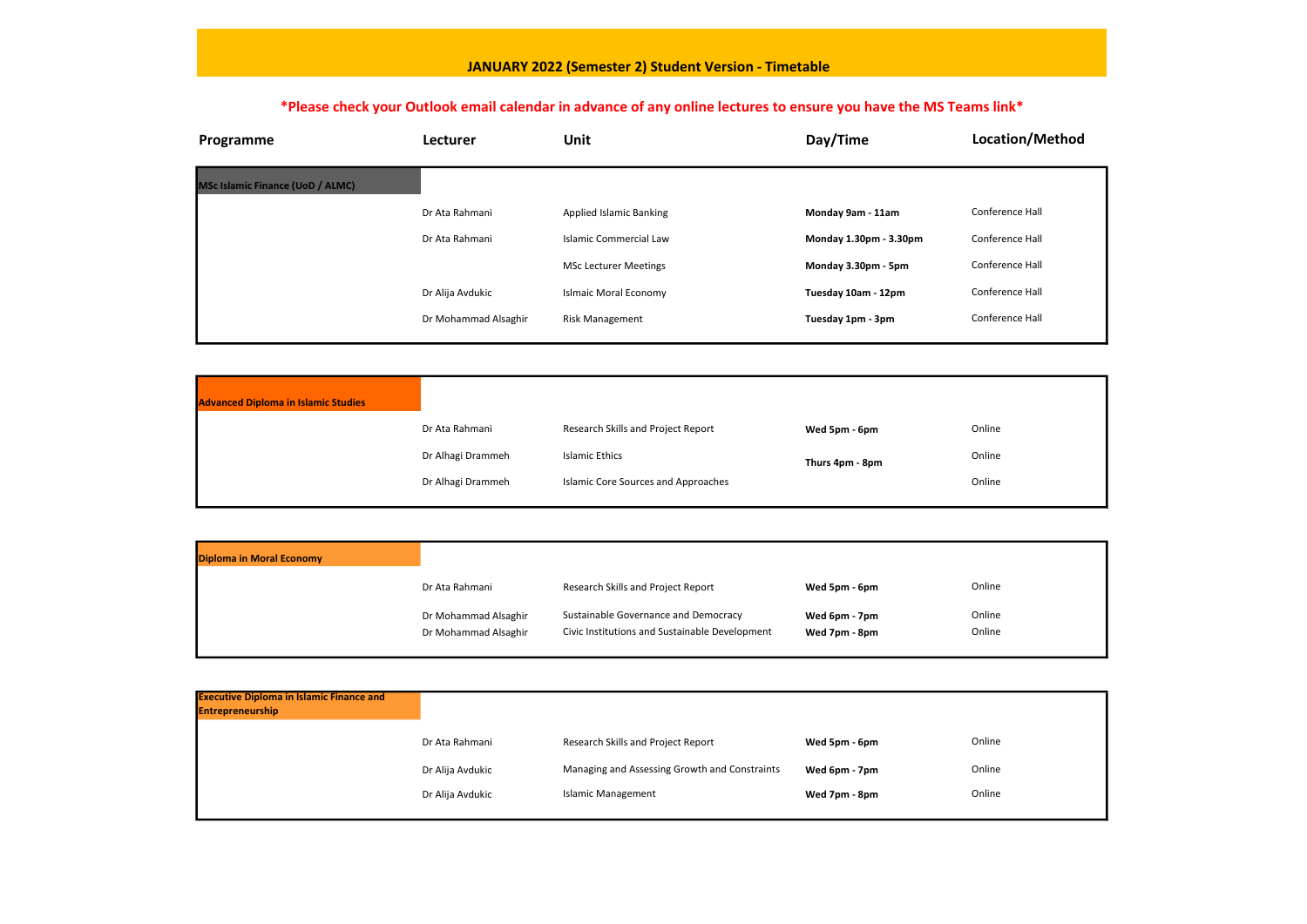| <b>Professional Diploma in Islamic Banking &amp;</b><br>Finance |                |                                     |               |        |
|-----------------------------------------------------------------|----------------|-------------------------------------|---------------|--------|
|                                                                 | Dr Ata Rahmani | Research Skills and Project Report  | Wed 5pm - 6pm | Online |
|                                                                 | Dr Ata Rahmani | Prototyping and Product Development | Wed 6pm -7pm  | Semina |
|                                                                 | <b>WM</b>      | Risk Management in Islamic Finance  | Wed 7pm - 8pm | Semina |
|                                                                 |                |                                     |               |        |

| <b>Arabic Language Level 6</b> |                    |                                        |                   |      |
|--------------------------------|--------------------|----------------------------------------|-------------------|------|
|                                | Fatima Aldergazaly | Arabic as a Foreign Language (Level 6) | Mon 10am -1.15pm  | Onli |
|                                | Fatima Aldergazaly | Arabic as a Foreign Language (Level 6) | Tues 10am -1.15pm | Onli |
|                                | Fatima Aldergazaly | Arabic as a Foreign Language (Level 6) | Wed 10am -1.15pm  | Onl  |
|                                |                    |                                        |                   |      |

| <b>Arabic Language Level 8</b> |                   |                                        |                         |      |
|--------------------------------|-------------------|----------------------------------------|-------------------------|------|
|                                | Dr Sara Al Tubuly | Arabic as a Foreign Language (Level 8) | Wednesday 9.45am -1pm   | Onli |
|                                | Dr Sara Al Tubuly | Arabic as a Foreign Language (Level 8) | Wednesday 2pm - 4pm     | Onl  |
|                                | Dr Sara Al Tubuly | Arabic as a Foreign Language (Level 8) | Thursday 9.45am - 1pm   | Onl  |
|                                | Dr Sara Al Tubuly | Arabic as a Foreign Language (Level 8) | Friday 9.15am - 12.30pm | Onl  |
|                                |                   |                                        |                         |      |

| <b>Arabic Clinic</b>                       |                    |                                |                     |        |
|--------------------------------------------|--------------------|--------------------------------|---------------------|--------|
|                                            | Dr Sara Al Tubuly  |                                | Wednesday 4pm - 5pm | Online |
|                                            | Fatima Aldergazaly |                                | Wednesday 4pm - 5pm | Online |
| <b>Arabic Community Learning - Level 2</b> | Dr Sara Al Tubuly  | Arabic for Beginners (Level 2) | Tues 6-8pm          | Online |
|                                            |                    |                                |                     |        |

| <b>HNC Business</b> |                |                                           |                         |      |
|---------------------|----------------|-------------------------------------------|-------------------------|------|
|                     | Michelle Young | Managing People and Organisations         | Tuesday 9am - 1pm       | Semi |
|                     | Dr Ata Rahmani | <b>Business Contractual Relationships</b> | Tuesday 1.30pm - 3.30pm | Semi |
|                     |                |                                           |                         |      |

- 
- minar 4 (Smart)
- minar 4 (Smart)

- line via Seminar room 2
- line via Seminar room 2
- line via Seminar room 2

- line via Seminar room 2
- line via Seminar room 2
- line via Seminar room 2
- line via Seminar room 2

inar Room 4 (Smart)

ninar Room 6 (Hybrid)